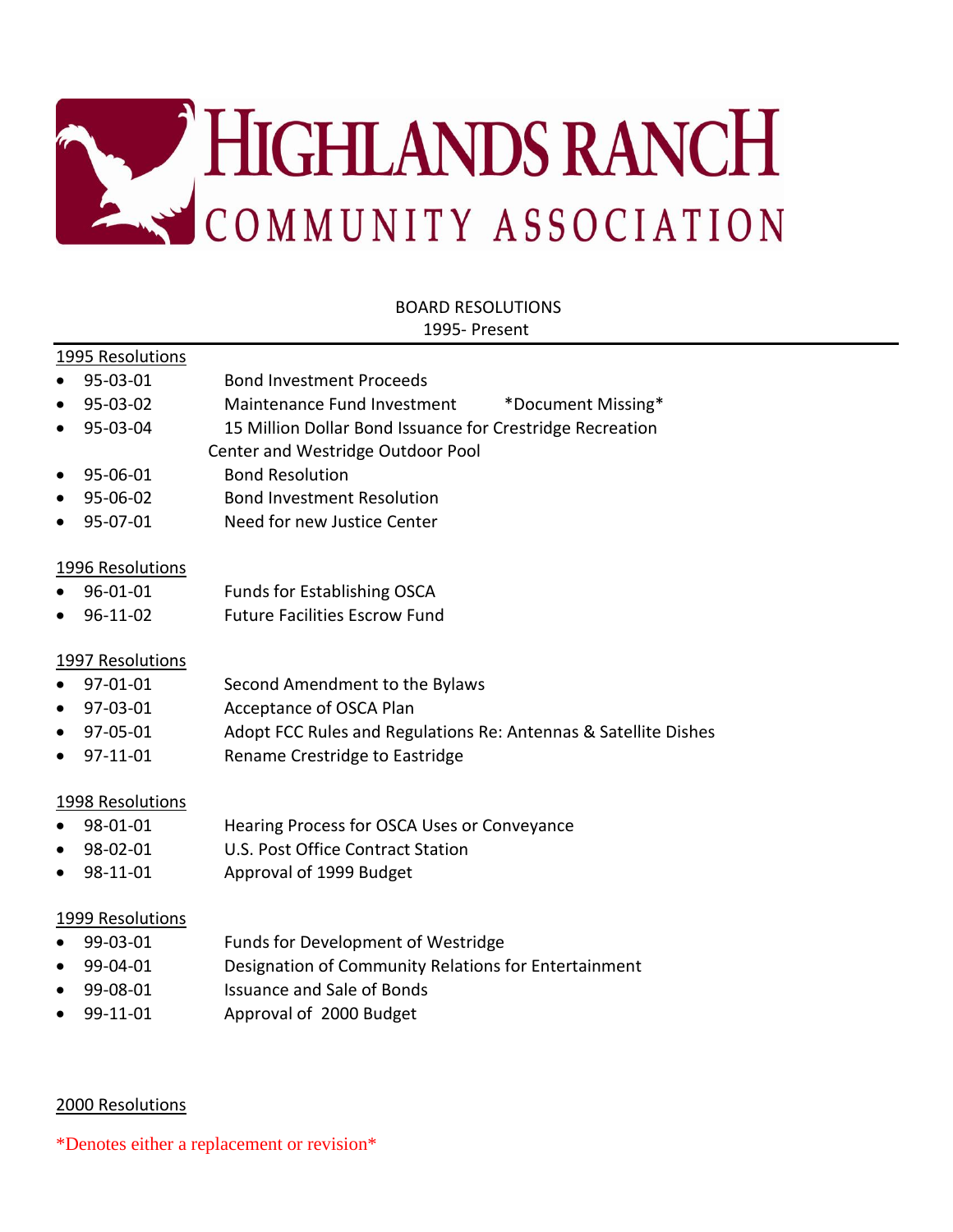- 00-05-01 \*Two Approval Signatures for Payroll\* (See Resolution 14-11-03)
- 00-05-02 \*Authorized Signatures\* (See Resolution 14-11-03)
- 00-05-03 2000-2001 Committee Appointments
- 00-11-01 Approval of 2001 Budget

- 01-01-01 Establishment of the HRCAA
- 01-07-01 Requirement of AED in Recreation Centers
- 01-08-01 OSCA Agreement
- 01-08-02 OSCA Agreement (Golf Course)
- 01-08-03 Appointment of Strategic Planning Committee Members

#### 2002 Resolutions

- 02-07-01 Acceptance of 2002 Committee Members
- 02-10-01 Establishment of Future Facility Committee
- 02-11-01 Approve 2003 Budget

# 2003 Resolutions

- 03-01-01 Opposition to Bill HB-03-1161
- 03-04-01 2003 Foreclosure Policy
- 03-04-02 Establishment of the Mansion Vision Committee
- 03-07-01 Appointment of 2003-2004 Committee Members
- 03-08 -01 Appointment of Advisory Committee to HRCAA
- 03-09-01 Advisory Committee to Serve HRCSF
- 03-11-01 Approval of 2004 Budget

# 2004 Resolutions

- 04-01-02 PIC Appointment
- 04-03-01 Reauthorization of the SCFD
- 04-03-02 Appointment of the Mansion Vision Committee II
- 04-05-01 BOD Authorized to Borrow
- 04-05-02 Appointment of 2004 Committee Members and PIC
- 04-05-03 Foreclosure Liens
- 04-05-04 Landscape restriction due to drought
- 04-08-01 2004 Bond Series
- 04-11-01 Approval of 2005 Budget

# 2005 Resolutions

- 05-03-01 Foreclosure(lien) 4317 Brookwood
- 05-04-01 Conflict of Interest Policy
- 05-05-01 Appointment of 2005-2003 Committee Members
- 05-06-01 Foreclosure(lien) 4859 East Collinsville Place

\*Denotes either a revision or replacement\*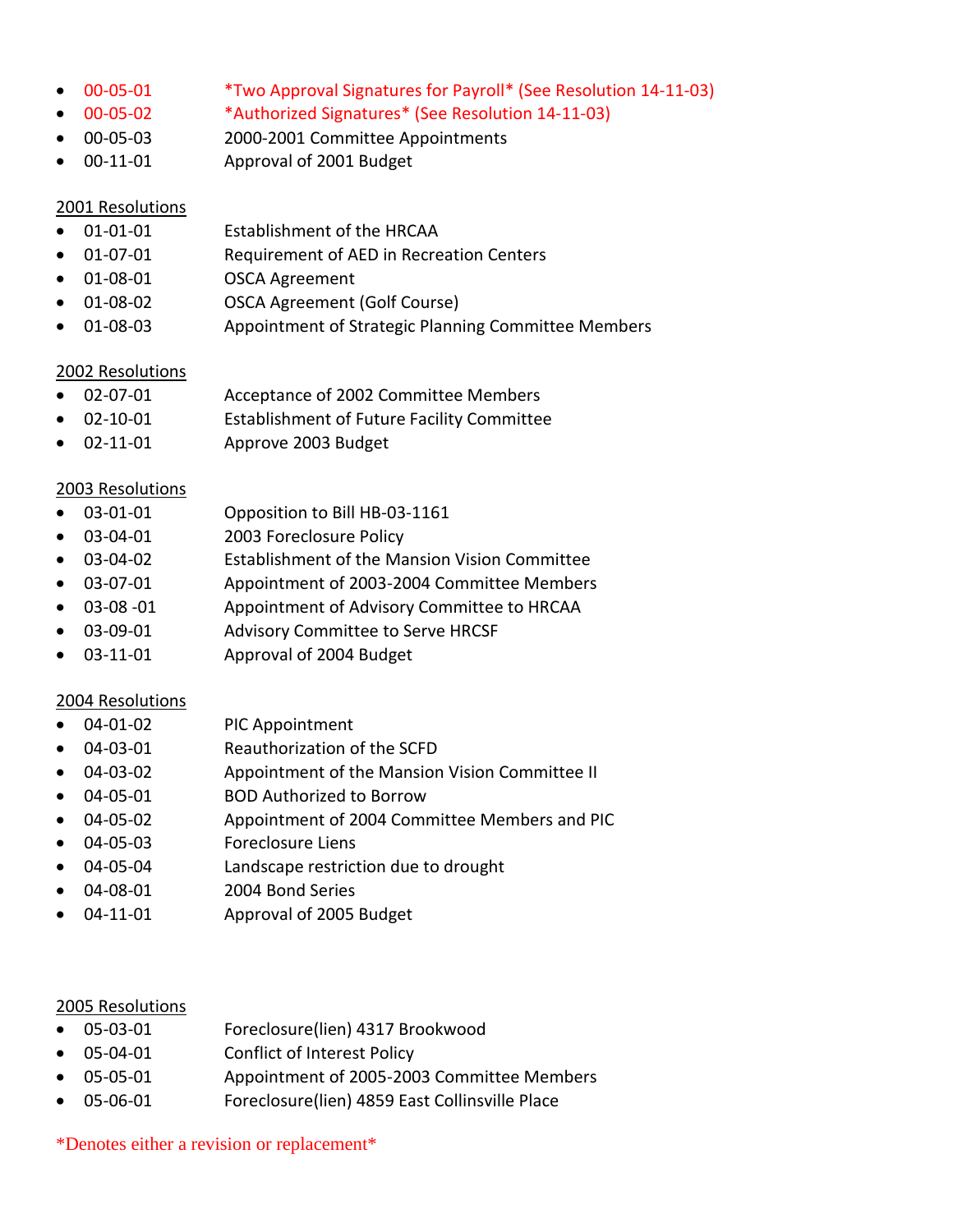- 05-11-01 Approval of 2006 Budget
- 05-12-01 Meeting Policy

- 06-01-02 Foreclosure(lien) 484 Spring Grove
- 06-04-01 Appointment of 2004-2005 Committee Members
- 06-04-02 Opposition to C470 Changes
- 06-05-01 Wildcat Vista to use Rec Centers
- 06-11-01 Approval of 2007 Budget

# 2007 Resolutions

- 07-04-01 Extend Deadline to Landscape due to drought conditions
- 07-04-02 \*Authorized Signatures up to \$5,000\* (See Resolution 14-11-03)
	- 07-04-03 \*Authorize Signatures for HRCAA\* (See Resolution 14-11-05)
- 07-04-04 \*Authorization of Signatures\* (See Resolution 14-11-06)
- 07-05-01 Appointment of 2007-2008 Committee Members
- 07-09-01 Foreclosure(lien) 1276 Briarhollow Way
- 07-11-01 Approval of 2008 Budget

# 2008 Resolutions

- 08-05-01 Appointment of 2008-2009 Committee Members
- 08-11-01 2009 Budget Adoption

# 2009 Resolutions

- 09-05-01 Appointment of 09-10 Committee Members
- 09-09-01 Consent in Lieu of Special Meeting
- 09-11-01 2010 Budget Adoption

# 2010 Resolutions

- 10-01-01 Reserve Study
- 10-01-02 Removal of A Director
- 10-05-01 Appointment of '10-'11 Committee Members
- 10-06-01 Establishment and appointment of the Commercial Review Committee
- 10-09-01 Establishment of the Backcountry Planning Areas Committee and Appointment of Committee Members
- 10-11-01 2011 Budget Adoption

# 2011 Resolutions

- 11-05-01 2011 Committee Appointments
- 11-05-02 Consent Agenda with Policy
- 11-05-03 Covenant Enforcement and Fine Policy with policy (See Resolution 16 11 04)
- 11-07-01 Increasing the Number of Members to 7 on the AC
- 11-07-02 Amendment to the Document and Destruction Policy
- \*Denotes either a revision or replacement\*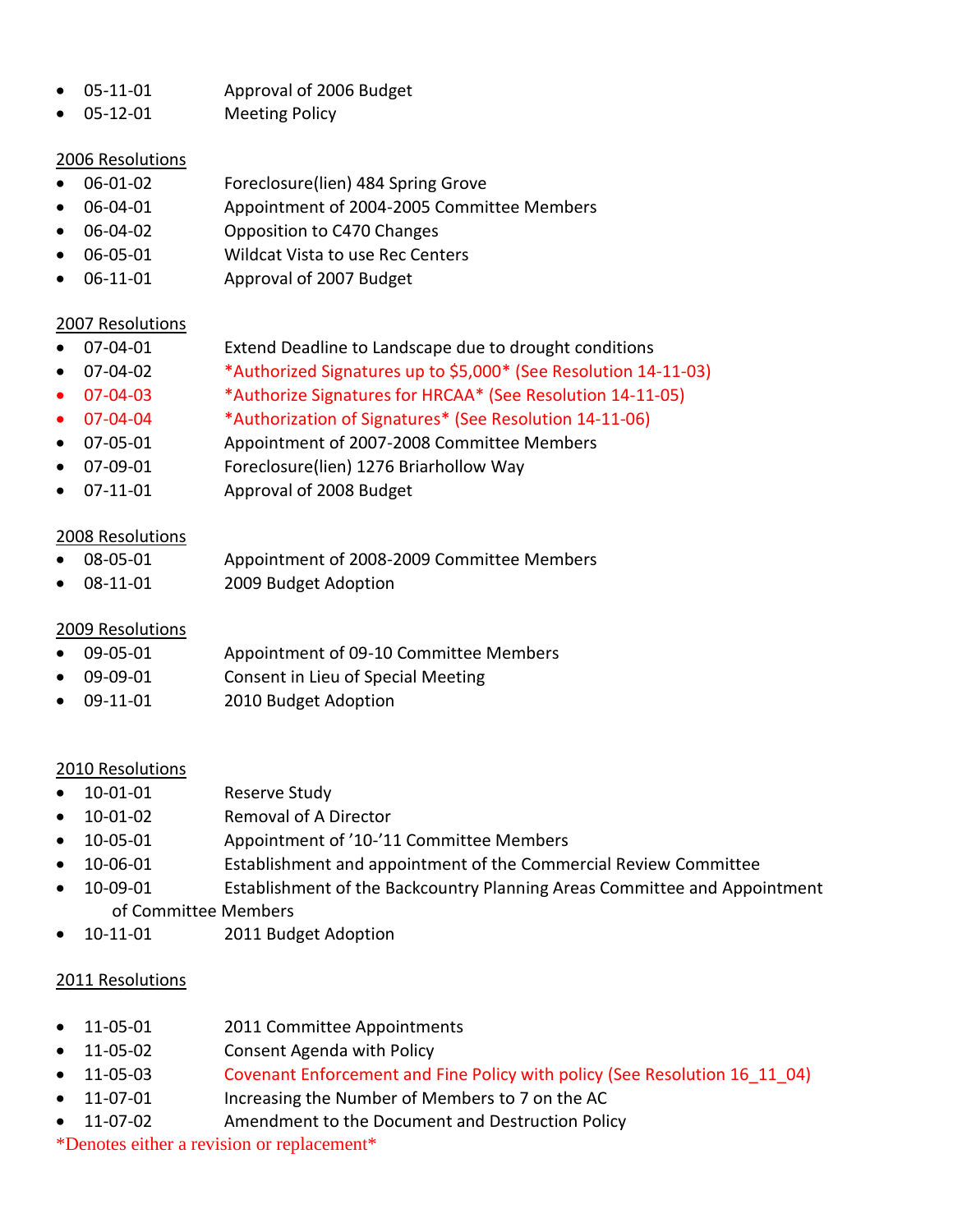- 11-11-01 Establishment of Redistricting Committee
- 11-11-02 Proposed Budget for the 2012 Calendar Year

- 12-05-01 Committee Appointments
- 12-05-02 Purpose of Backcountry Planning Areas Committee
- 12-06-01 Obtaining Liquor License at Recreation Center at Southridge
- 12-11-01 Proposed Budget for the 2013 Calendar Year

#### 2013 Resolutions

- 13-05-01 Committee Appointments
- 13-09-17 Board of Director Appointment Dennis Seymour
- 13-11-01 Energy Savings Project Loan
- 13-11-02 Policy and Procedures of Collection of Unpaid Assessments
- 13-11-03 Policies and Procedures Board Member Conflicts of Interest
- 13-11-04 Policy and Procedure for Inspection and Copying of Association Records (See Resolution
- 13-11-05 Adopting Procedures for the Conduct of Meetings
- 13-11-06 2014 Budget Adoption

# 2014 Resolutions

17-01-02)

- 13 11 03: Conflict of Interest
- 14 05 01: Committee Appointments
- 14 10 02: Bylaws Special Meetings Notice Requirements
- 14 11 03: Designation of HRCA Account Signatories
- 14 11 04: 2015 Budget Adoption
- 14\_11\_05: Designation of HRCAA Account Signatories
- 14 11 06: Designation of HRSCF Account Signatories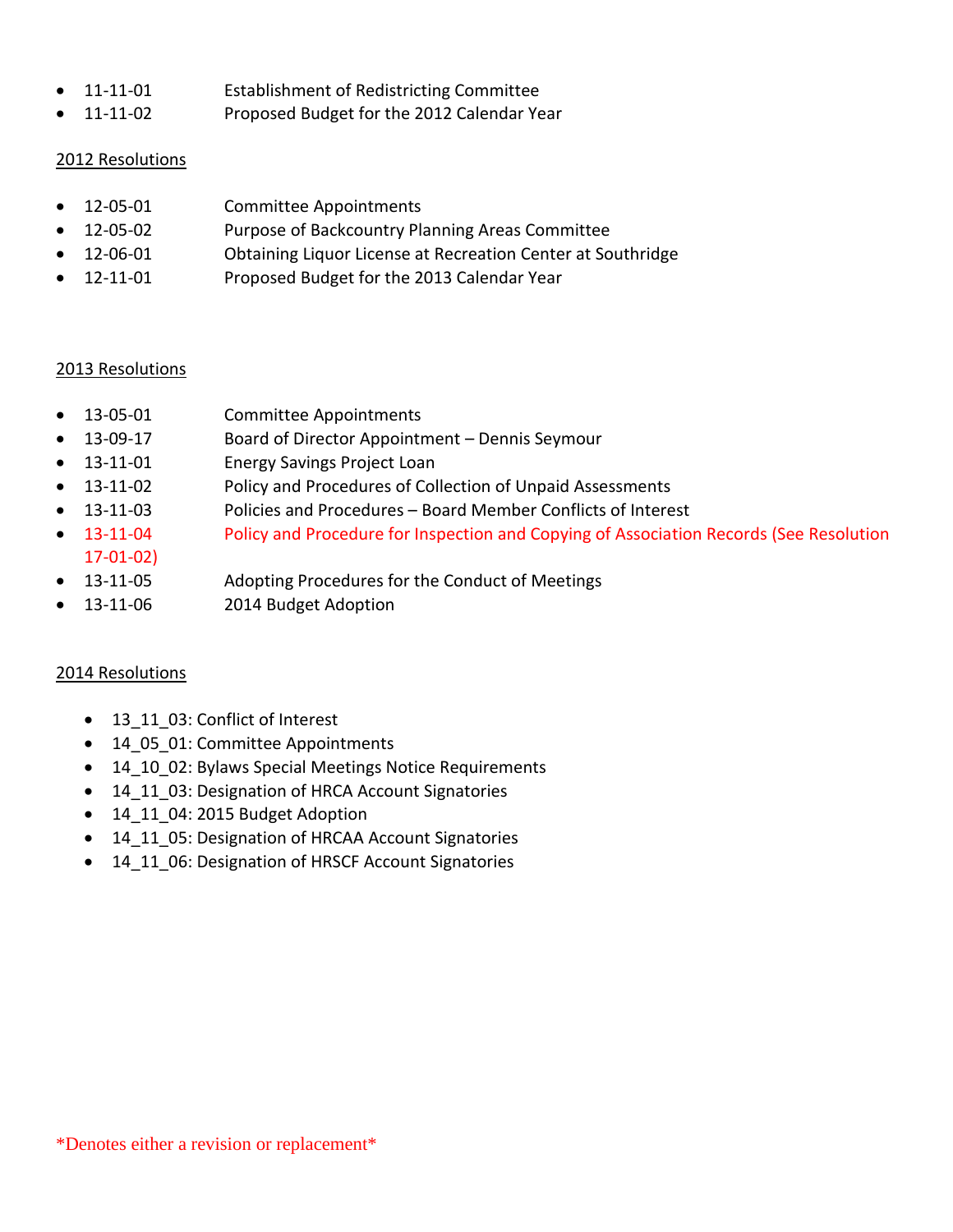- 15 03 01: Yale Foreclosure
- 15 10 02: Backcountry Articles and Bylaws
- 15 10 03: Residential Improvement Guidelines
- 15 11 04: 2016 Budget Adoption
- 15 11 05: HRCA to HRCAA Donation for Art Sculpture

## 2016 Resolutions

- 16 01 01: Foreclosure on 2332 Hyacinth Road
- 16 01 02: Investment Policy
- 16 02 01: 2872 Greensborough Drive Tribunal Recommendation
- 16 11 03: 2017 Admin and Recreation Budget Adoption
- 16\_11\_04\_2017: Covenant Enforcement and Fine Policy
- 16 11 05: 2017 HRCAA Budget Adoption
- 16 11 06: 2017 HRCSF Budget Adoption
- 16 11 07: 2017 HRBCEF Budget Adoption

# 2017 Resolutions

- 17\_01\_01: The Conduct of Meeting Policy
- 17\_01\_02: The Inspection of Records Policy
- 17 01 03: The Duties and Responsibilities Policy for Directors, Delegates and Committee Members
- 17\_03\_01: CIP Application Fee Schedule
- 17\_04\_01: Revised RIG's
- 17\_07\_01: Foreclosure Resolution 2991 Clairton Drive
- 17\_10\_01: Transfer of Funds from Administrative Functions Operating Fund to the Special Projects Fund
- 17 11 01: 2018 Admin and Recreation Budget Adoption
- 17\_11\_02: 2018 HRCAA Budget Adoption
- 17\_11\_03: 2018 HRCSF Budget Adoption
- 17\_11\_04: 2018 HRBCEF Budget Adoption

# 2018 Resolutions

- 18 04 01: Backcountry Rules and Regulations Amendment
- 18 06 02: Amended RIGS/Fencing
- 18 10 03: Petition Inclusion for South Metro Fire Protection Services in the Backcountry
- 18 10 04: Resolution for Sale of 9878 Aftonwood Street
- 18 11 05: 2019 Admin and Recreation Budget Adoption
- 18 11 06: 2019 HRCAA Budget Adoption
- 18 11 07: 2019 HRCSF Budget Adoption
- 18 11 08: 2019 HRBCEF Budget Adoption

\*Denotes either a revision or replacement\*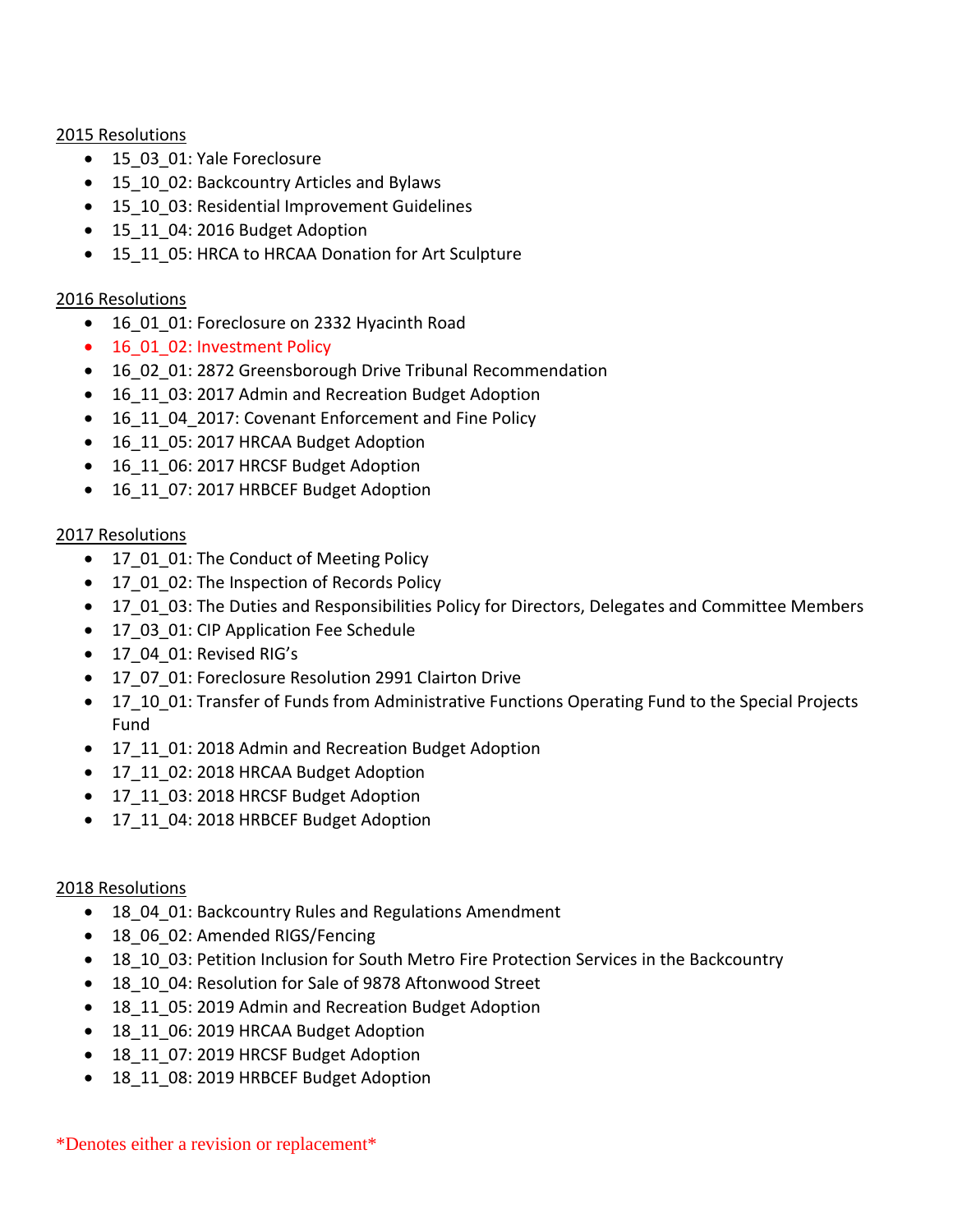- 19\_04\_01: Backcountry Rules and Regulations Amendment to Allow E-Bikes
- 19 08 01: Collection Policy Revision
- 19 08 02: Fund Management and Reserve Study Policy
- 19 11 01: 2020 Admin and Recreation Budget Adoption
- 19 11 02: 2020 HRCAA Budget Adoption
- 19 11 03: 2020 HRCSF Budget Adoption
- 19 11 04: 2020 HRBCEF Budget Adoption
- 19\_11\_05: 2020 HRCA Admin Operating Fund and Rec Operating Fund
- \*19\_12\_01: Amendment to the Statement of Investment Policy (see original Resolution 16\_01\_02)

#### 2020 Resolutions:

- 20\_01\_01: Commercial Tenant Contact Information
- 20\_01\_02: Approved Payment Plan Proposal
- 20\_01\_03: Judicial Foreclosure of 1100 Ridgeglen Way
- 20 01 04: Judicial Foreclosure of 4705 Hunterwood Drive
- 20\_01\_05: Judicial Foreclosure of 3175 Astorbrook Way
- 20\_01\_06: Judicial Foreclosure of 10648 Braselton Street
- 20\_01\_07: Judicial Foreclosure of 3370 Cranston Circle
- 20 01 08: Judicial Foreclosure of 9333 Weeping Willow Place
- 20\_03\_09: Judicial Foreclosure of 10480 Tracewood Circle
- 20\_03\_10: Judicial Foreclosure of 10364 Tracewood Court
- 20\_03\_11: Judicial Foreclosure of 4705 Waldenwood Drive
- 20\_03\_12: Judicial Foreclosure of 950 Elmhurst Drive #E
- 20\_03\_13: Collection Policy Amendment
- 20 07 14: Judicial Foreclosure of 1057 English Sparrow Trail
- 20 07 15: Judicial Foreclosure of 884 Summer Drive #16C (Not Approved)
- 20\_08\_16: Amendment to the Conduct of Meeting Policy
- 20\_08\_17: Highlands Ranch Backcountry Conservation & Education Fund Authorizing Contemporaneous Meetings (22\_02\_03)
- 20 08 18: Highlands Ranch Cultural Affairs Authorizing Contemporaneous Meetings
- 20\_08\_19: Highlands Ranch Community Scholarship Fund Authorizing Contemporaneous Meetings
- 20 08 20: Judicial Foreclosure of 10830 Hickory Ridge Street
- 20\_09\_21: Addressing Specific Covenant Enforcement Related to Signs During COVID-19\*
- 20\_10\_22: Judicial Foreclosure of 9307 Desert Willow
- 20\_10\_23: 2019 Admin and Recreation Budget Adoption
- 20\_10\_24: 2021 HRCAA Budget Adoption
- 20\_10\_25: 2021 HRCSF Budget Adoption
- 20\_10\_26: 2021 HRBCEF Budget Adoption
- 20 10 27: Judicial Foreclosure of 1175 Cherry Blossom Court
- 20\_11\_28: Judicial Foreclosure of 44 Flacon Hills Drive
- 20\_11\_29: Judicial Foreclosure of 9332 Autumn Ash Court
- 20\_12\_30: Fund Management and Reserve Study Policy Amendment (19\_08\_02)

\*Denotes either a revision or replacement\*